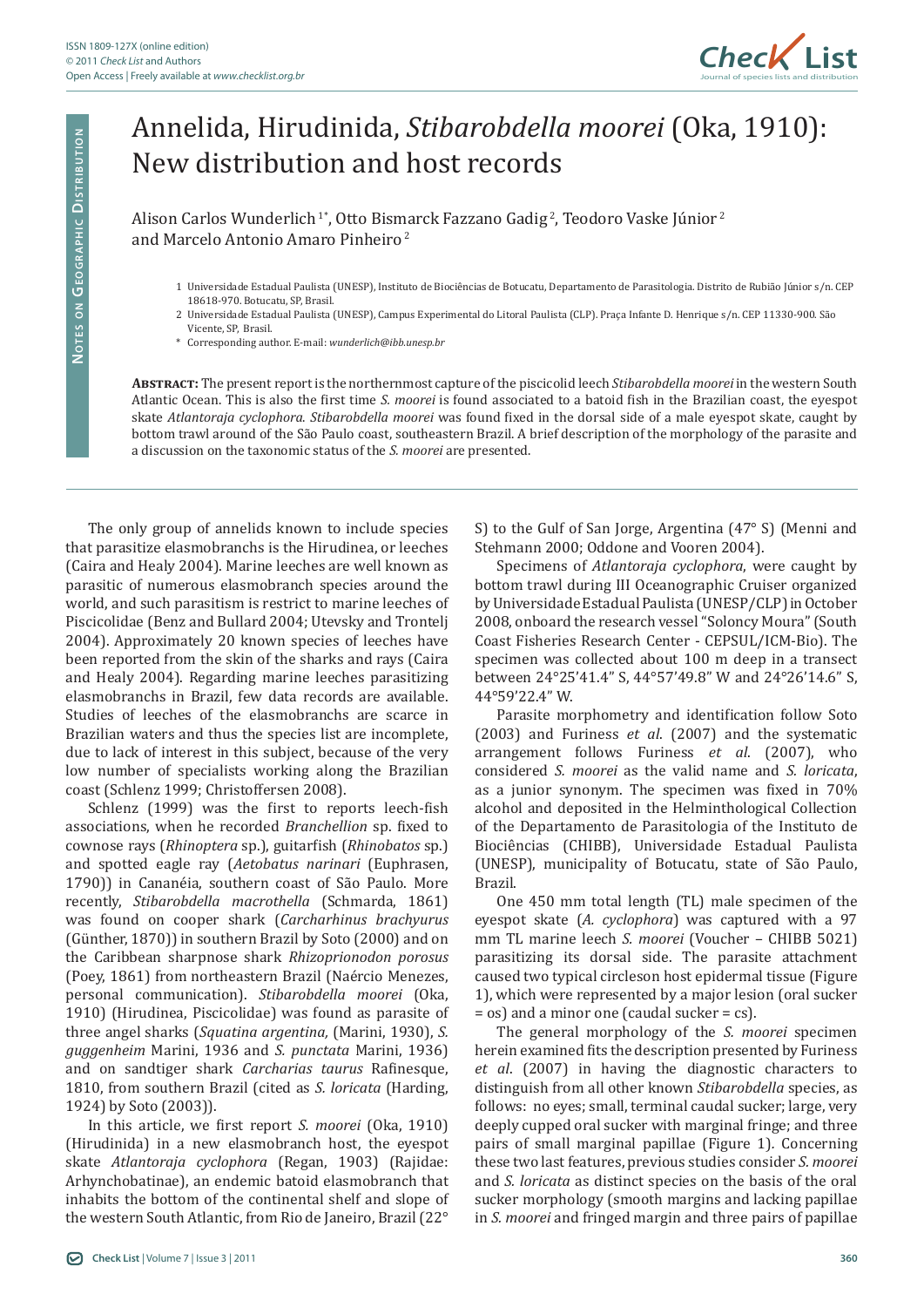in *S. loricata*). Furiness *et al*. (2007) resurrect *S. moorei* and regard *S. loricata* as junior synonym of *S. moorei* clarifying that in the original description of *S. moorei* by Oka (1910) there are no data on the papillae number or arrangement, and the oral sucker was described as smooth. A more careful type specimen re-examination by these authors revealed the presence of three pairs of papillae and fringed oral sucker margins, as described early for *S. loricata* by Harding (1924) who did not examine the *S. moorei* holotype.

*Stibarobdella moorei* is known to occur in the Indian Ocean (Oka 1910), Japan and Tasmania (Furiness *et al*. 2007). Soto (2003) presented the first record of this species in the Atlantic Ocean (as *S. loricata*), parasitizing four shark species from southern Brazil. Previous known positively identified elasmobranch hosts were coastal demersal-benthic sharks (three *Squatina* and *Carcharias taurus*), totaling four species (Soto 2003). Herein is presented the first record of *S. moorei* on an identified batoid fish, *A. cyclophora*, becoming the fifth identified elasmobranch host for *S. moorei*. One unidentified skate

(Rajidae) from Tasmanian waters, Australia, was also recorded infected by this species, but no further additional data was presented (Furiness *et al*. 2007). Moreover, the present report extends the previous known western South Atlantic distribution of the species to a northernmost position (about 24°26' S) in relation to the data reported by Soto (2003) in the latitude 29°34' S.

This widespread distributional pattern of *Stibarobdella* (notably *S. macrothella,* another marine leech recorded as parasitic of elasmobranch in Brazilian waters) is often explained by the highly mobile and power swimming hosts, since most elasmobranch species targeted by *Stibarobdella* spp. are "wide ranging sharks" (Sawyer *et al*. 1975; Williams 1982; Sawyer 1986; Benz and Bullard 2004; Furiness *et al*. 2007). Despite the fact that *S. macrothella* is regarded as parasitic of oceanic sharks and that the species of *Stibarobdella* feed primarily on sharks (Sawyer 1986). Thus the bottom sea associated marine leech life, the more adequate criteria to distinguish host specificity among the representatives parasites leech of the Pontobdellinae could be the elasmobranchs general



**FIGURE** 1. Terminal views of the caudal sucker (a) and oral sucker (b), in the last one showing the marginal fringe and three pairs of small papillae that characterize marine leech *Stibarobdella moorei*. This specimen was captured on dorsal epidermis of an adult male *Atlantoraja cyclophora* (total length, TL = 450mm) (photo inferior left), with the occurrence of two epidermal whitish rounded lesion next the left ocellus (photo inferior right), caused by the oral and caudal sucker (os and cs, respectively).